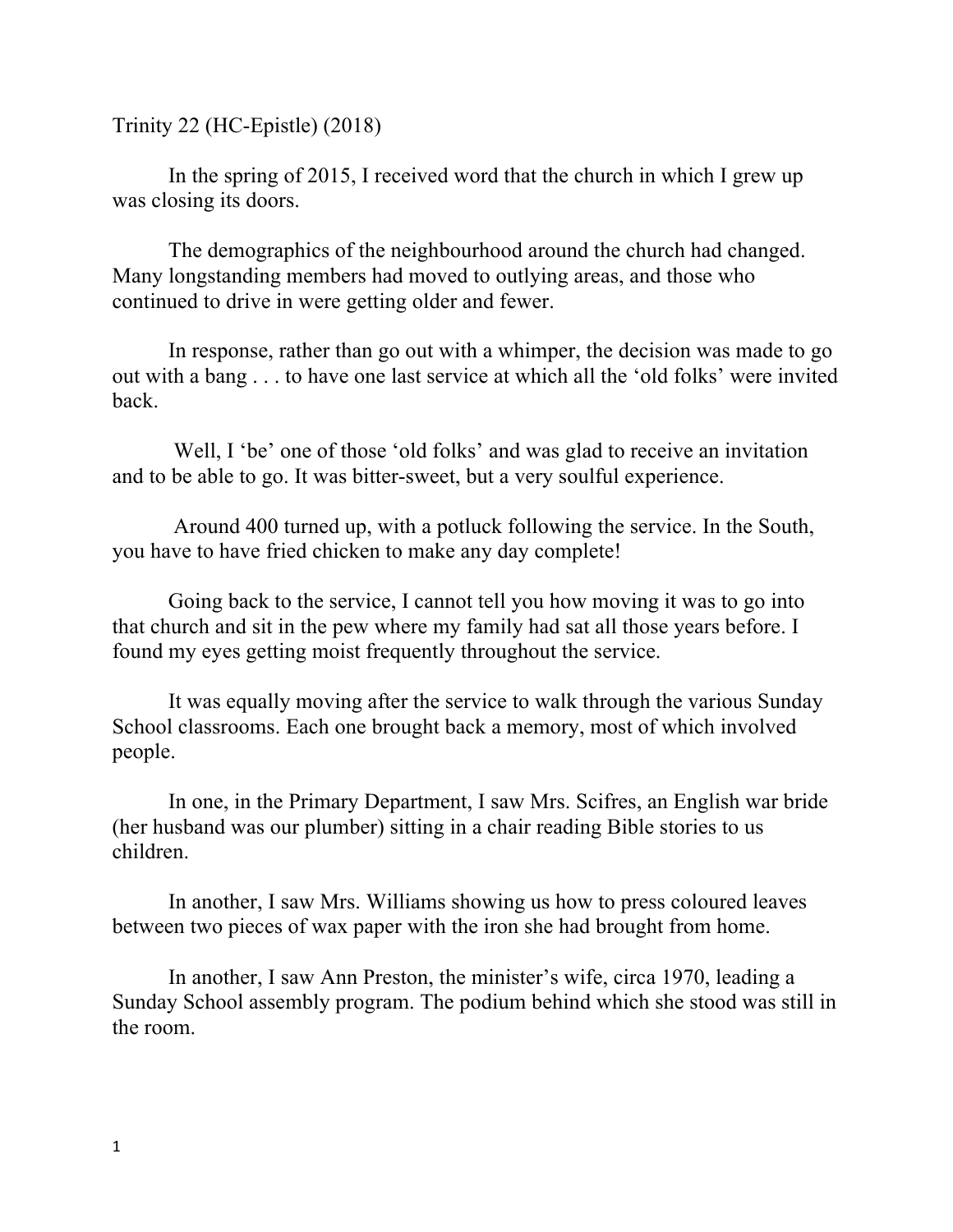Outside, under a porte-cochere I saw Mr. Massey, who each year would take off a week from work to help at Vacation Bible School. I saw him helping us boys cut out bread boards for mother with a power saw.

On and on I could go; there was no nook or cranny in that church that did not bring back memories.

In room after room, I saw the faces of people who had modelled the Christian faith and in so doing had helped to form me.

Some were present in the service that day, though a number had departed to be with the Lord.

When I got back to Blue Ridge, I told my sister about this experience. What she said in response was very telling:

**"You know church was our second home. Those people were our family."** It was so.

And, to adapt the opening line of today's Epistle: "**I give thanks for them upon every remembrance."**

The same is true when I look back over 30 years during my time as Rector of this church.

In the community room of the old Blue Ridge City Hall, where we met for our first eight years of life, I see Frank and Rose Brass coming early on a Sunday morning and, more often than not, Frank moping the floor before we set up chairs. (It was usually sticky with spilled Coca-Cola.)

I see Preble and Isabell Staver, whose dog Cuppa, at least by some accounts, stood for praise, sat for instruction and knelled for prayer when she attended service with them.

I see the Mundys, the Bryants, the Hedges, Ann and Tick Johnson . . .

I see Clair Bewes coming in with an arm-load of cut flowers from her garden, taking them into the kitchen where she would chop off the stems before putting them into vases and placing them on the make-shift altar – the judge's bench covered with a tapestry.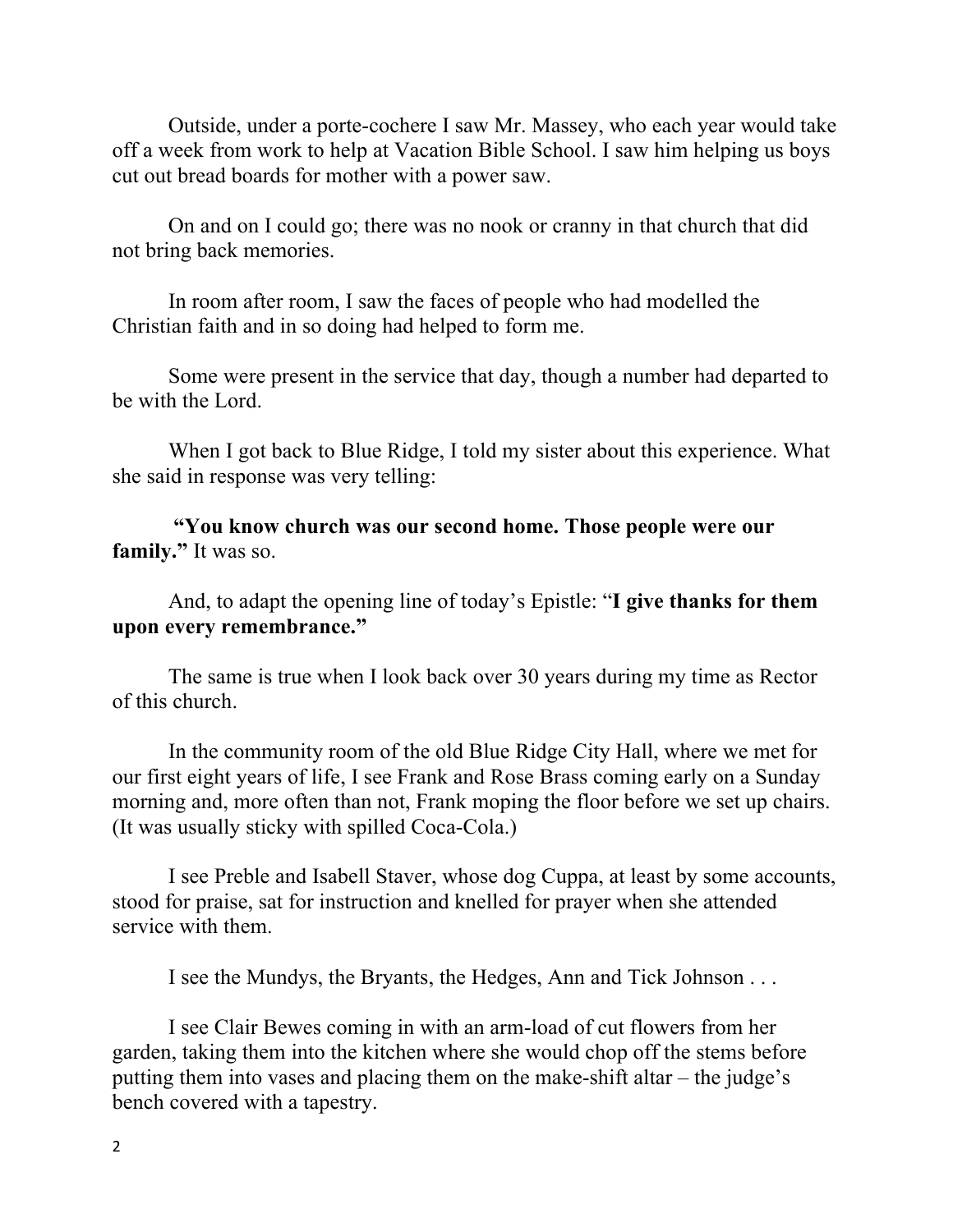I give thanks for every remembrance of these faithful, hardy souls.

The same applies to those who, since 1995, have gathered in this space. I can see their faces, feel their embraces, hear their voices, and a get the warmest feeling when I think of them.

I hope you can do the same.

*Friends on earth, and friends above; For all gentle thoughts and mild: Christ, our God, to Thee we raise This our Sacrifice of Praise.*

. . . says the hymn writer.

Let me urge you to remember and be intentional about it?

As you prepare and are coming to the Lord's Table this morning, let the faces of Christian friends pass before your eyes.

For those who are departed in the Lord, remember that only a thin veil separates them from us. We are part of one great fellowship of love. We believe in the "communion of saints."

"Therefore with angels and archangels, and with all the company of heaven," we say in our Communion service.

It is especially appropriate that we do this today as we move towards All Saints' Day. I hope you can be at Thursday's noonday service.

But, why should we remember Christian friends?

Well, we find our answer in this morning's Epistle.

First, because remembering leads to **worship**. Yes, worship. For you see, as we think of dear Christian friends, both living and dead, we are moved to look up and thank God for them and their fellowship.

Fellowship, by the way, involves more than just hanging out with each other at the coffee hour. It (*koinonia* in the Greek) means working along side others at a common task. Our task is proclaiming the Gospel of Jesus Christ.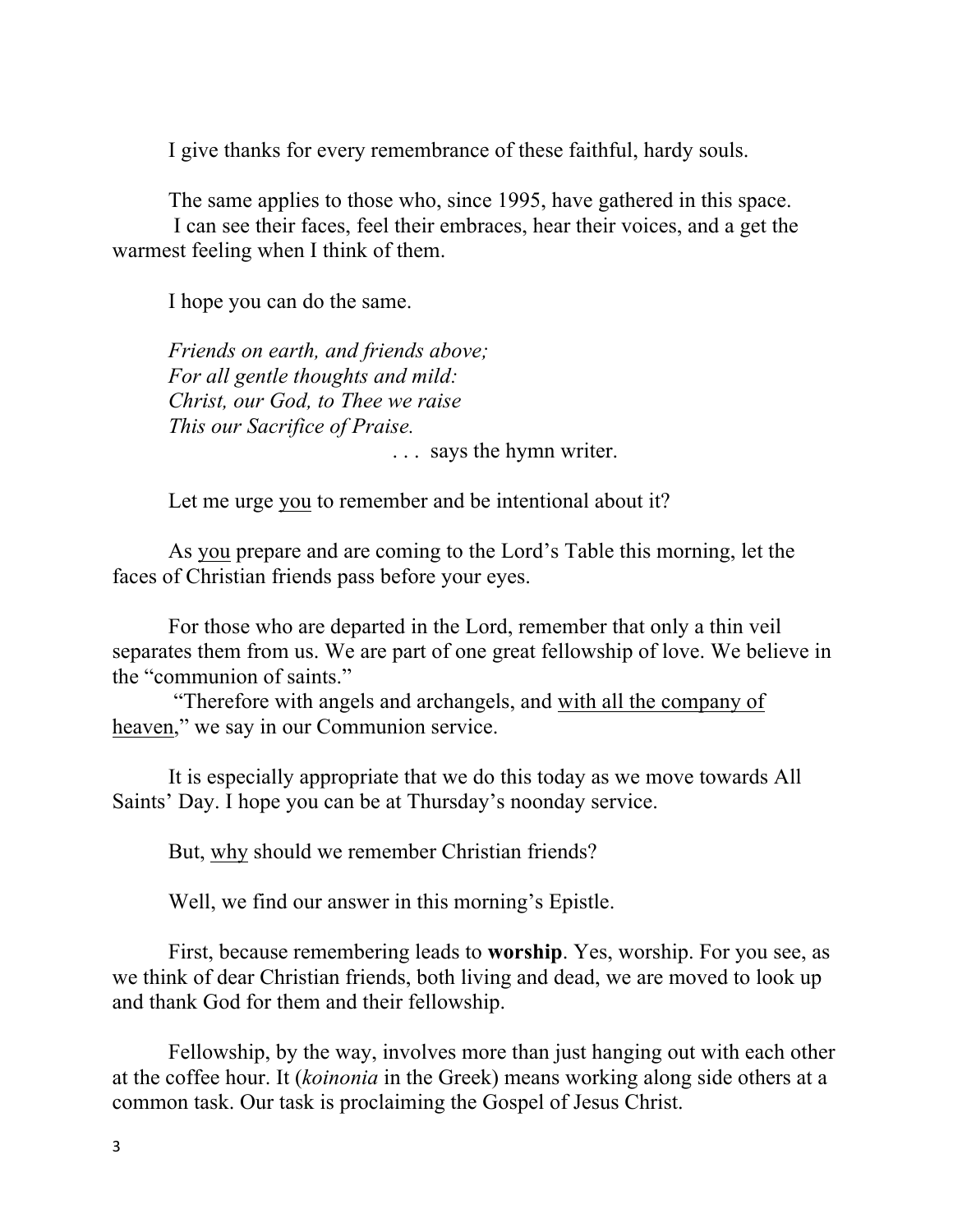Secondly, we ought to remember Christian friends because remembering produces **joy**. Paul puts it this way: **"Always in every prayer of mine for you all making request with joy."**

Paul could have used some joy at this point in his life. He was in prison and did not know if was going to get out by release or by death.

In his case, joy came from not only remembering the Philippians' friendship in the past, but from remembering their present support. Not only were they praying for him; they were sending monetary gifts.

I want to suggest, whatever the circumstance, remember old and dear friends brings joy to the heart.

Thirdly and finally, remembering friends issues into **prayer**.

I am thinking now in particular of those who are alive. You pray for their safety, their health and spiritual growth.

This is what we find Paul doing for his dear friends in Philippi.

He wants to see them moving forward . . . that their love for one another might grow more and more.

And, secondly, that they might "approve those things that are excellent".

What a lovely phrase and thought that is. I think what he is saying is this:

## **"I want you to choose those things that lead to life to the full, the abundant life that only God can give." ///**

So, in recapitulation, according to Paul, remembering produces three positive effects: **worship**, **joy** and **prayer**.

That is why I am asking you to take on this exercise this morning. It's good for the soul and good for the health of the Church.

If someone later on today asks you: "What did the preacher preach on?" Say: "Holy Remembrance" and then go on to explain what that means. ///